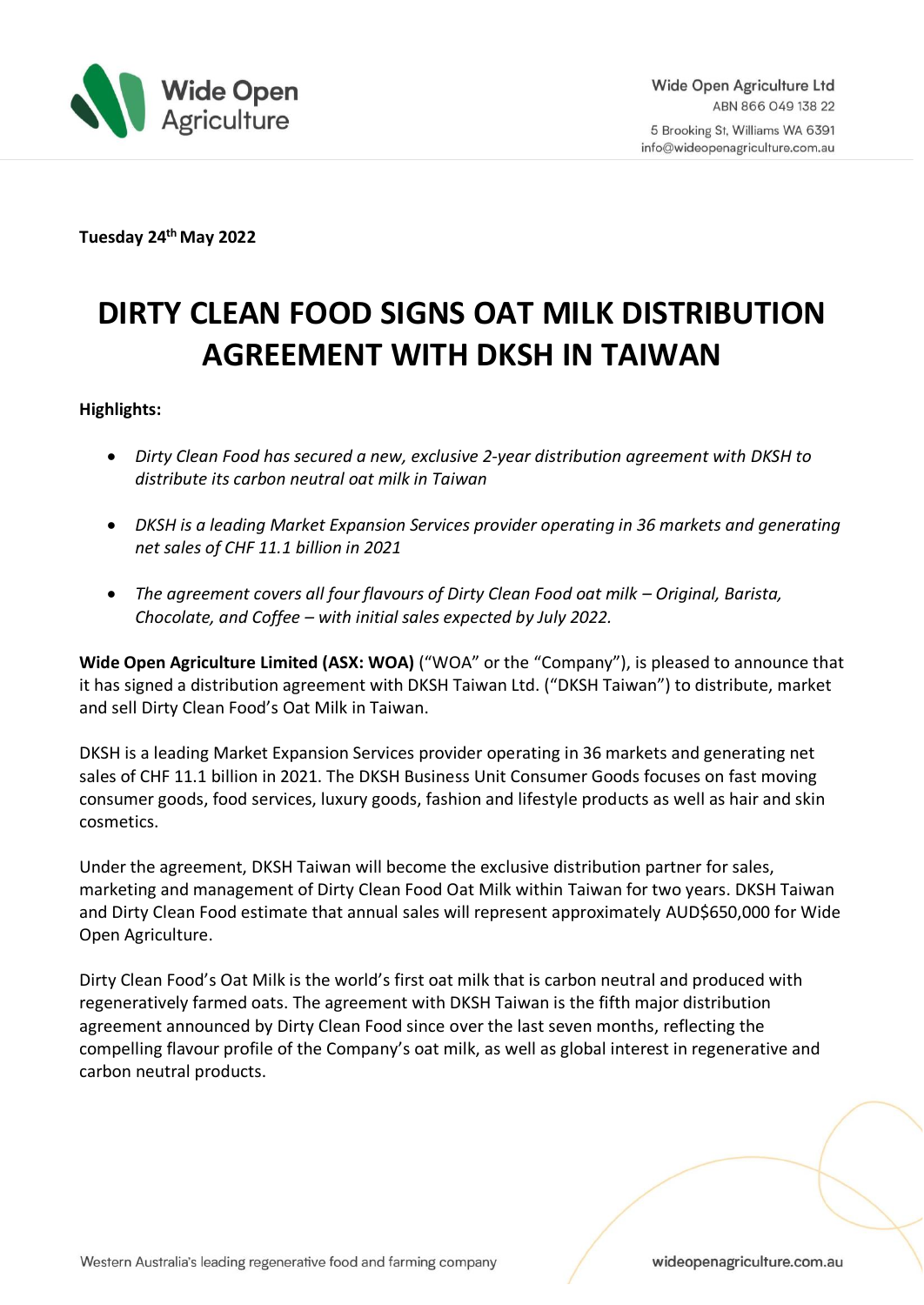

Dr. Ben Cole, Managing Director of Wide Open Agriculture said; "We are thrilled to partner with DKSH to launch Dirty Clean Food's entry into the plant-based drinks market in Taiwan. DKSH is a global leader in market expansion services, with broad reach and best in class capabilities. We are hopeful that this is the beginning of a long and fruitful partnership between our companies."

"Our growing distribution is setting the stage for a strong start to domestic manufacturing," said Jay Albany, Dirty Clean Food CEO. "Our focus will be to continue to build our pipeline of sales to support what we expect to be the world's lowest carbon plant-based milks facility – right here in Western Australia."

Jean-Pascal Cayssiols, Vice President Group Client Growth and Business Development, Business Unit Consumer Goods, DKSH commented, "In line with DKSH's purpose of enriching people's lives and its sustainability commitment, we are excited to partner with Wide Open Agriculture on their journey in Taiwan. As consumers these days are becoming more health- and environmentally-conscious, we are

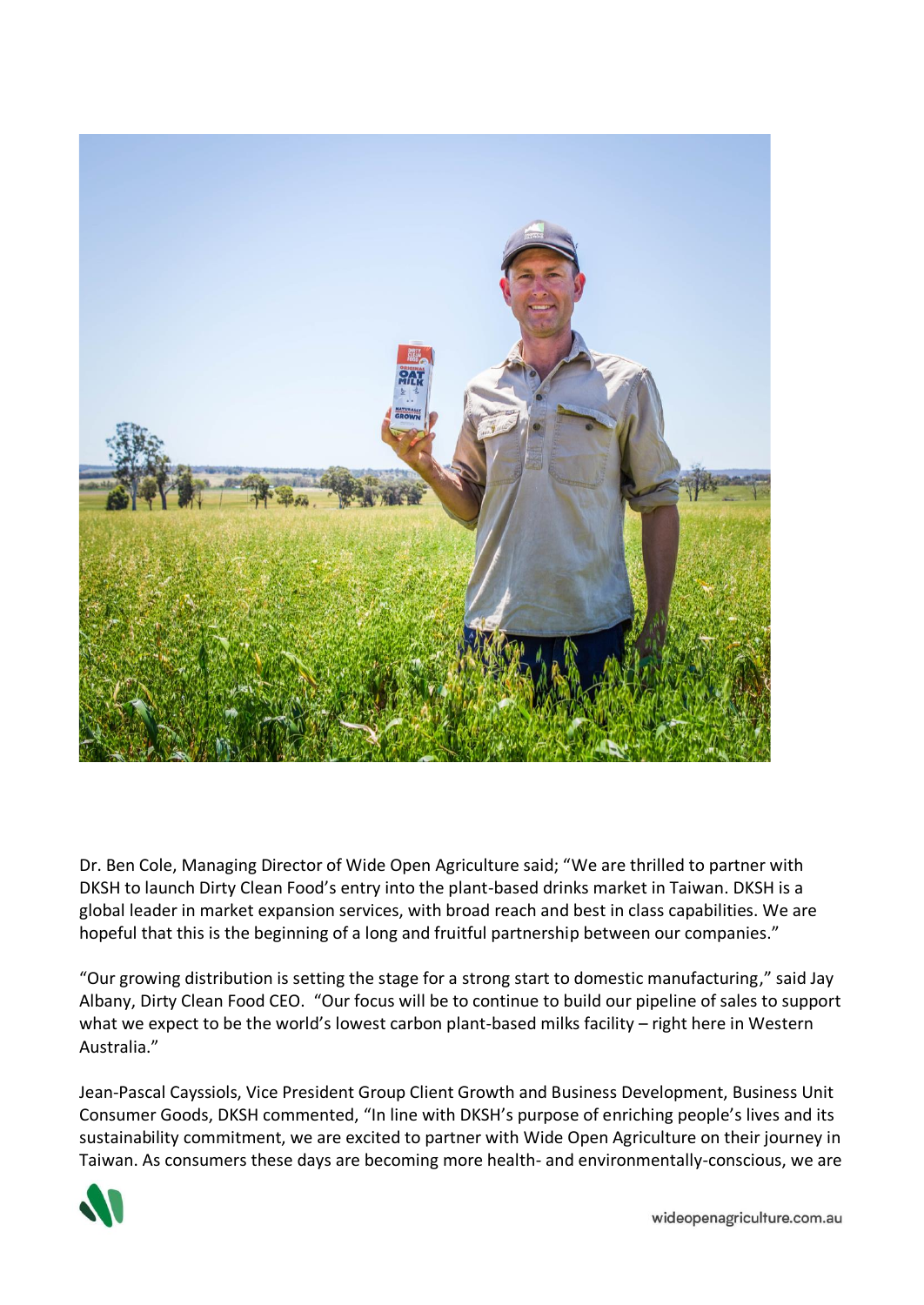confident that Dirty Clean Food's Oat Milk will satisfy both their wish to contribute to saving the planet as well as their palate. We are proud to make these nutritious choices more accessible to our local customers through our extensive capillary distribution network and omni-channel approach." Dirty Clean Food continues to experience demand for its oat milk outside of Australia and expects to announce additional distribution agreements in the coming months, as well as a status update on its manufacturing initiative.

# **KEY MATERIAL TERMS OF DISTRIBUTION AGREEMENT**

- *General.* DKSH Taiwan will offer Dirty Clean Food's Oat Milk for sale in Taiwan.
- *Delivery.* The first shipment is expected to be delivered to DKSH Taiwan by July 2022.
- *Exclusivity*. WOA agrees to 24 months of exclusivity with DKSH Taiwan from June 1<sup>st</sup> 2022.
- *Flavours*. In addition to Original Flavour, DKSH Taiwan will carry Dirty Clean Food Barista Oat Milk (1L), Dirty Clean Food Chocolate Oat Milk (1L), and Dirty Clean Food Coffee Oat Milk (1L).
- *Shelf Life & Storage*. WOA will ensure that product arriving at DKSH Taiwan has a minimum shelf life of eight (8) to eleven (11) months, depending on the maximum shelf life of the product. Product may be stored in ambient temperature and is best sold in the chilled section in store.
- *Term*. It is intended that this agreement will cover 24 months.

This announcement has been authorised and approved in accordance with the Company's published continuous disclosure policy and has been approved by the Board.

# **[ENDS]**

For investor, media or other enquiries please contact:

Jay Albany Chief Executive Officer, Dirty Clean Food [jay.a@wideopenagriculture.com.au](mailto:jay.a@wideopenagriculture.com.au)

Ben Cole Managing Director, Wide Open Agriculture [ben@wideopenagriculture.com.au](mailto:ben@wideopenagriculture.com.au)

### **About Wide Open Agriculture Ltd**

Wide Open Agriculture (WOA) is Australia's leading ASX-listed regenerative food and agriculture company. The Company's innovative Dirty Clean Food brand markets and distributes food products with a focus on conscious consumers in Australia and South-East Asia. Products are chosen based on their market potential and the positive impact they deliver to farmers, their farmland and regional communities. The company is based in the Wheatbelt of Western Australia. WOA operates under a '4 Returns' framework and seeks to deliver measurable outcomes on financial, natural, social and inspirational returns.